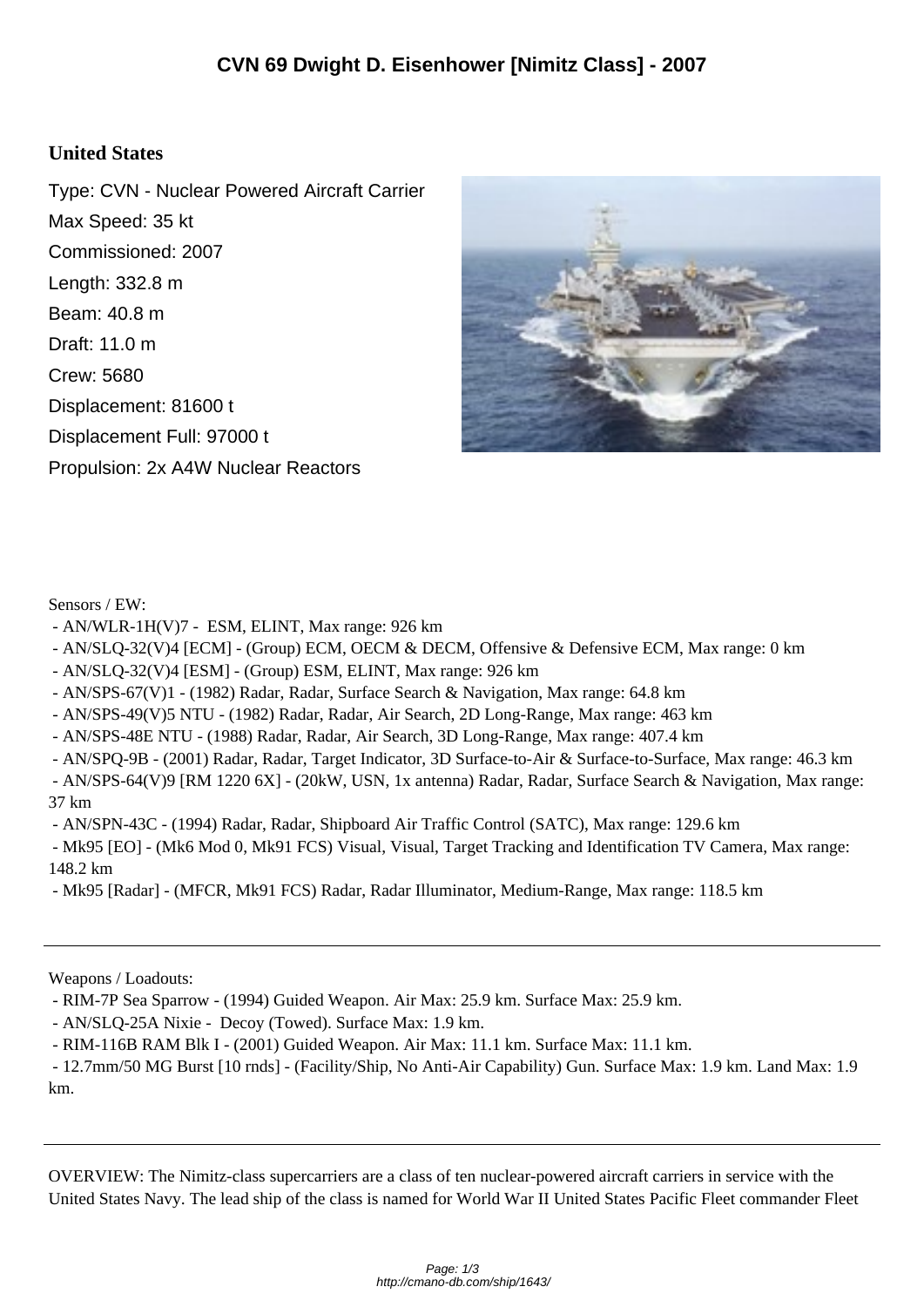Admiral Chester W. Ni[mitz, the U.S. Navy's last fleet admiral. Instead of the gas turbines or dies](http://cmano-db.com/ship/1643/)el-electric systems used for propulsion on many modern warships, the carriers use two A4W pressurized water reactors which drive four propeller shafts and can produce a maximum speed of over 30 knots (56 km/h) and maximum power of around 260,000 shp (190 MW). As a result of the use of nuclear power, the ships are capable of operating for over 20 years without refueling and are predicted to have a service life of over 50 years. They are categorized as nuclear-powered aircraft carriers and are numbered with consecutive hull numbers between CVN-68 and CVN-77.

DETAILS: All ten carriers were constructed by Newport News Shipbuilding Company in Virginia. USS Nimitz, the lead ship of the class, was commissioned on 3 May 1975, and USS George H.W. Bush, the tenth and last of the class, was commissioned on 10 January 2009. Since the 1970s, Nimitz-class carriers have participated in many conflicts and operations across the world, including Operation Eagle Claw in Iran, the Gulf War, and more recently in Iraq and Afghanistan.

The angled flight decks of the carriers use a CATOBAR arrangement to operate aircraft, with steam catapults and arrestor wires for launch and recovery. As well as speeding up flight deck operations, this allows for a much wider variety of aircraft than with the STOVL arrangement used on smaller carriers. An embarked carrier air wing consisting of up to around 90 aircraft is normally deployed on board. After the retirement of the F-14 Tomcat, the air wings' strike fighters are primarily F/A-18E and F/A-18F Super Hornets and F/A-18A+ and F/A-18C Hornets. In addition to their aircraft, the vessels carry short-range defensive weaponry for anti-aircraft warfare and missile defense.

SPECIFICATION: Length: Overall: 1,092 feet (332.8 m) || Waterline: 1,040 feet (317.0 m) || Beam: Overall: 252 ft  $(76.8 \text{ m})$  || Waterline: 134 ft (40.8 m) || Draft: Maximum navigational: 37 ft (11.3 m) Limit: 41 ft (12.5 m) || Propulsion: (2) Westinghouse A4W nuclear reactors 260,000 shp (194 MW) || Complement Ship's company: 3,200 and Air wing: 2,480.

PERFORMANCE: Speed: 30+ knots (56+ km/h; 35+ mph) || Range: Unlimited distance; 20-25 years.

SENSORS: AN/SPS-48E 3-D air search radar || AN/SPS-49(V)5 2-D air search radar || AN/SPQ-9B target acquisition radar || AN/SPN-46 air traffic control radars || AN/SPN-43C air traffic control radar || AN/SPN-41 landing aid radars || Mk 91 NSSM guidance systems || Mk 95 radars || SLQ-32A(V)4 Countermeasures suite || SLQ-25A Nixie torpedo countermeasures.

ARMAMENT: (16-24) RIM-7 Sea Sparrow or NATO Sea Sparrow missiles || (3-4) Phalanx CIWSs or RIM-116 Rolling Airframe Missiles.

CARRIER AIR WING: In order for a carrier to deploy, it must embark one of ten Carrier Air Wings (CVW). The carriers can accommodate a maximum of 130 F/A-18 Hornets or 85-90 aircraft of different types, but current numbers are typically 64 aircraft. Although the air wings are integrated with the operation of the carriers they are deployed to, they are nevertheless regarded as a separate entity. As well as the aircrew, the air wings are also made up of support personnel involved in roles including maintenance, aircraft and ordnance handling and emergency procedures. Each person on the flight deck wears color-coded clothing to make their role easily identifiable.

A typical carrier air wing can include (12-14) F/A-18E or F Super Hornets as strike fighters; two squadrons of (10-12) F/A-18C Hornets, with one of these often provided by the U.S. Marine Corps (VMFA), also as strike fighters; (4-6) EA-6B Prowlers for electronic warfare; (4-6) E-2C Hawkeyes and ES.3 Sea Shadows used for airborne early warning; C-2 Greyhounds used for logistics; and a Helicopter Antisubmarine Squadron of (6-8) SH-60F & HH-60H Seahawks. Aircraft that have previously operated from Nimitz-class carriers include F-4 Phantoms, RA-5C Vigilantes, RF-8G Crusaders, F-14 Tomcats, S-3 Vikings, A-7 Corsair II and A-6E Intruder aircraft.